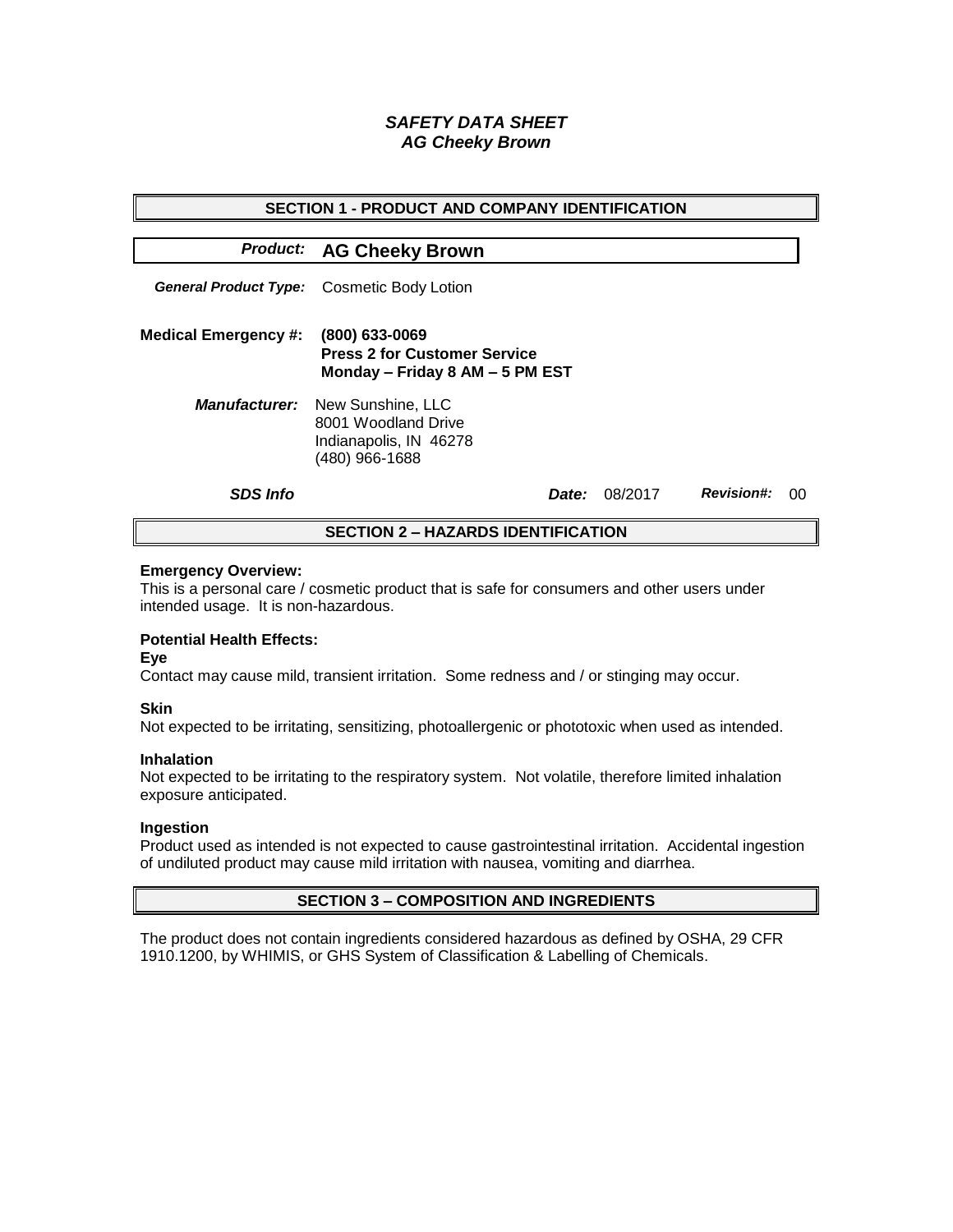## **SECTION 4 – FIRST AID MEASURES**

### **Eye**

Thorough rinsing for 15 – 20 minutes is recommended. If irritation persists, contact a physician.

#### **Skin**

Discontinue use of product. Apply cold compresses to affected areas to relieve discomfort. If discomfort persists, contact a physician.

#### **Inhalation**

If respiratory irritation occurs, remove individual to fresh air.

#### **Ingestion**

Accidental ingestion of product may require medical attention. In case of accidental ingestion dilute with water. Do not induce vomiting. If discomfort persists, contact a physician.

## **SECTION 5 – FIRE FIGHTING MEASURES**

**Extinguishing Media:** Use chemical foam, dry chemical, carbon dioxide or water. **Explosion Hazard:** Not applicable.

**Fire Fighting Info:** Contact emergency personnel. Use self-contained breathing apparatus and protective gear, if large quantities of product are involved. Hazardous decomposition products may be released. Thermal degradation may produce oxides of carbon and / or nitrogen, hydrocarbons and / derivatives.

## **SECTION 6 – ACCIDENTAL RELEASE MEASURES**

### **Procedures for Spill / Leak Clean-up:**

**Household Settings:** Absorb liquid and scrub the area. Dilute with water until surface is no longer slippery.

**Non-Household Settings:** Use safety glasses if splash hazard exist. Use gloves and other protective clothing to prevent skin contact.

### **SECTION 7 – HANDLING AND STORAGE**

#### **Precautions for Safe Handling:**

**Household Settings:** Avoid contact with eyes.

**Non-Household Settings:** No unusual handling or storage requirements. Storage in large quantities (warehouse) should be in a well-ventilated, cool area.

### **Conditions for Safe Storage:**

**Household Settings:** Normal household storage.

**Non-Household Settings:** No unusual handling or storage requirements. Storage in large quantities (warehouse) should be in a well-ventilated, cool area.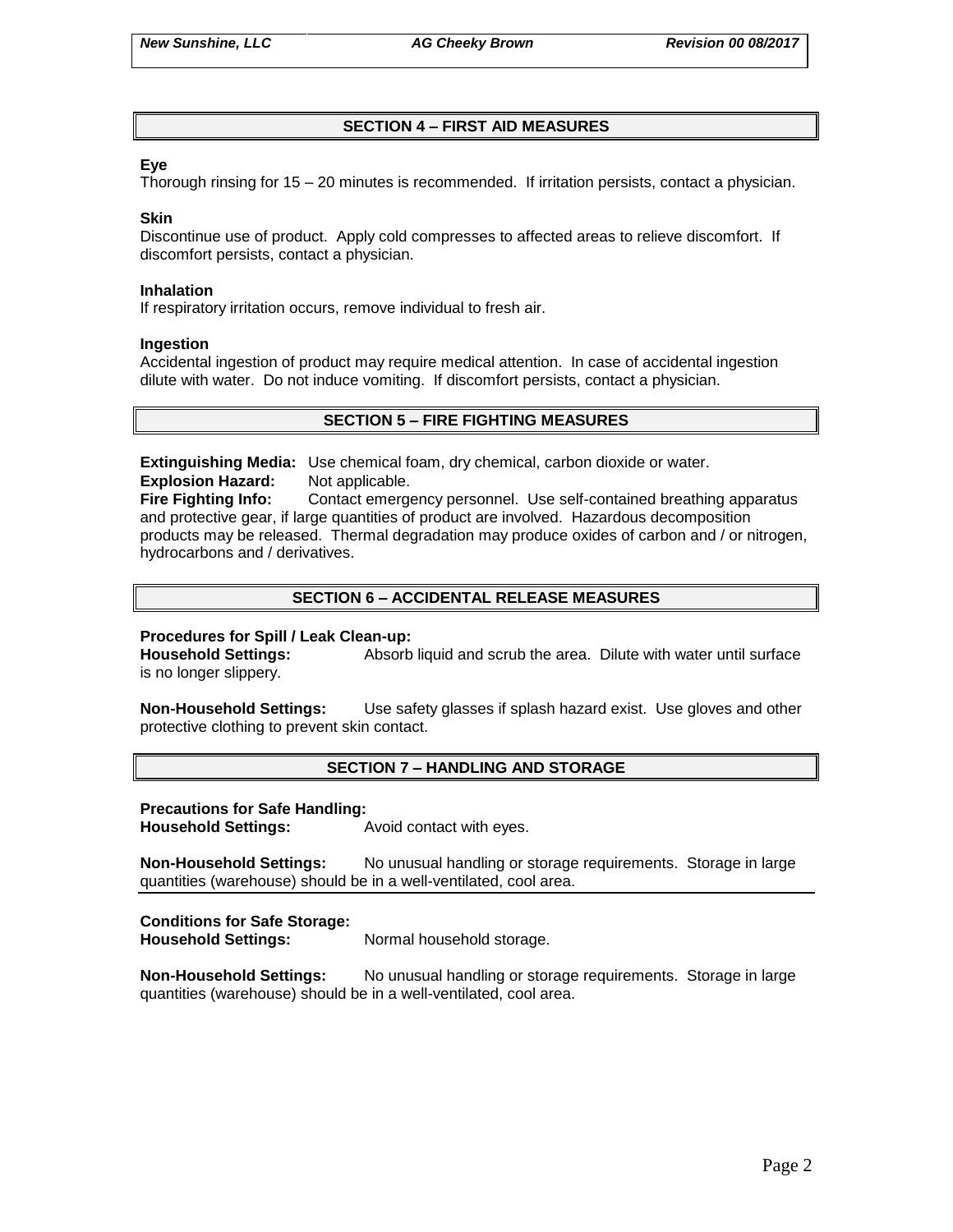### **SECTION 8 – EXPOSURE CONTROLS / PERSONAL PROTECTION**

**Household Settings:** This is a personal care / cosmetic product that is safe for consumers and other users under normal and reasonably foreseen use.

**Non-Household Settings:** Use safety glasses if splash hazards exist, use gloves and other protective clothing to prevent skin contact. Always follow good hygienic work practices. Avoid prolonged contact with skin and clothing.

### **SECTION 9 – PHYSICAL AND CHEMICAL PROPERTIES**

Physical State Viscous liquid body lotion. Appearance **Various colored viscous liquid.**<br>
Odor Communication Colore Fragrant. Odor Threshold Not available pH 3.5 – 7.5 Melting Point/Freezing Point Not Applicable Boiling Point  $>212$  F / 100 C Flash Point  $>212$  F / 100 C Evaporation Rate Not Applicable Flammability Not Applicable Upper/Lower Flammablilty Not Applicable Vapor Pressure Not Applicable Vapor Density Not Applicable Relative Density Not Available Specific gravity at 25C Not available. Solubility in water at 20C Slightly Insoluble<br>
Partition coefficient
Subsetted Not Applicable Partition coefficient Auto-iginition Temp Not Applicable Decomposition Temp Not Available Viscosity 20,000 – 150,000 cps. Volatile % Complies with Federal and State VOC regulations.

### **SECTION 10 – STABILITY AND REACTIVITY**

**Other Recommendations:** None

**Conditions to Avoid:** No applicable information has been found.

### **SECTION 11 – TOXICOLOGICAL INFORMATION**

This is a personal care / cosmetic product that is safe for consumers and other users under intended and reasonably foreseeable use.

| <b>Chronic Effects:</b> | Finished product is not expected to have chronic health effects.          |  |  |  |  |
|-------------------------|---------------------------------------------------------------------------|--|--|--|--|
| <b>Target Organs:</b>   | No adverse health effects on target organs expected for finished product. |  |  |  |  |
| <b>Carcinogenicity:</b> | Finished product is not expected to be carcinogenic.                      |  |  |  |  |
|                         | IARC: No<br>NTP: No<br>OSHA: No                                           |  |  |  |  |

### **SECTION 12 – ECOLOGICAL INFORMATION**

The product ingredients are expected to be safe for the environment at concentrations predicted under normal use and accidental spill scenarios.